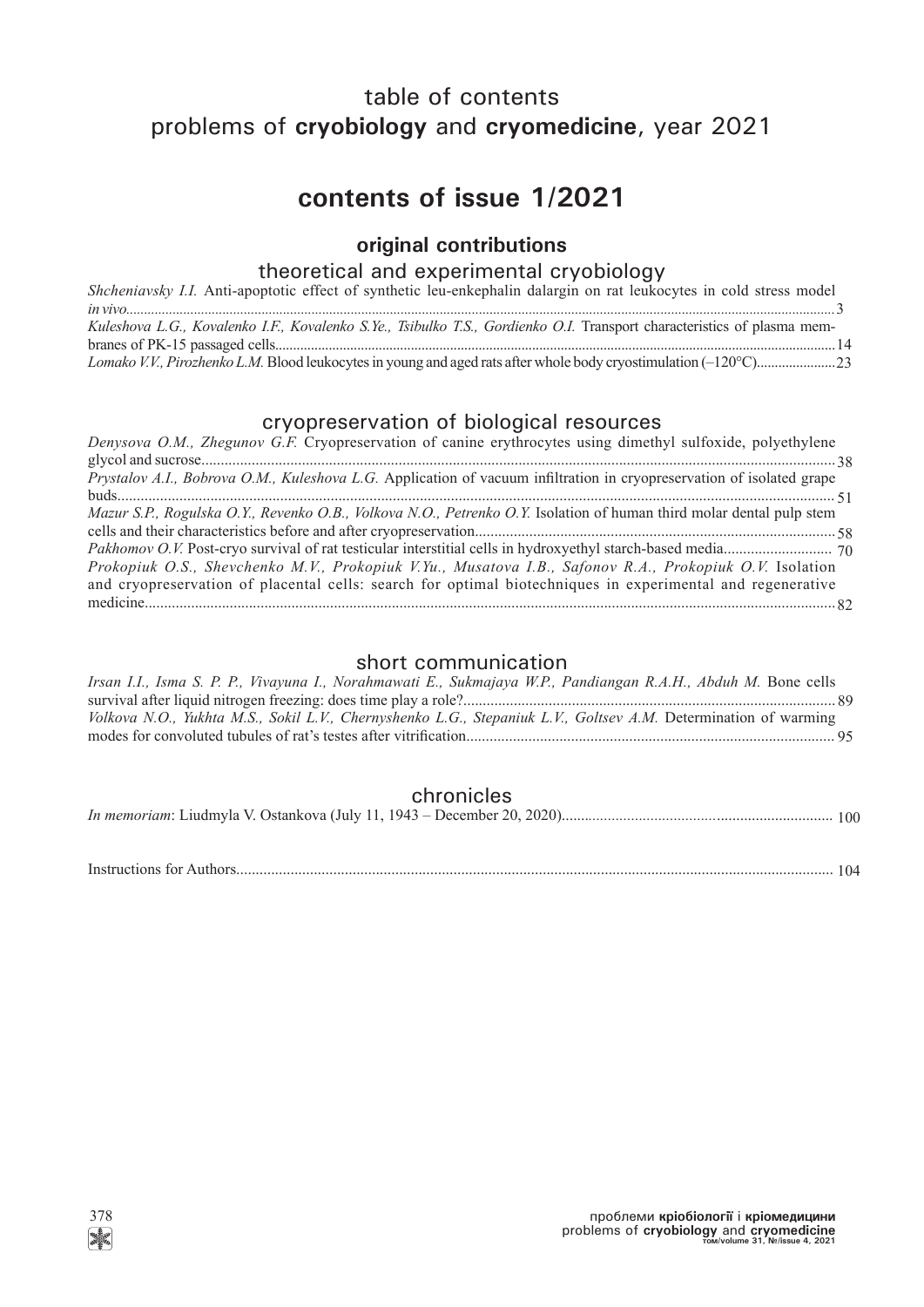# **contents of issue 2/2021**

#### **review**

*Goltsev K.A., Kryvoruchko I.A., Goltsev А.М., Parkhomenko K.Yu., Horoshun E.M.* Use of modern cryomethods in combined surgical treatment of patients with purulent chronic wounds................................... 109

### **original contributions**

#### theoretical and experimental cryobiology

*Gulevsky O.K., Moisieieva N.M., Gorina O.L., Akhatova Yu.S.* Comparative evaluation of wound healing effect of cord blood low molecular weight fraction (below 5 kDa) and actovegin drug in skin cryolesions............... 116 *Isayenko O.Yu., Knysh O.V., Popov M.M., Minukhin V.V., Babych E.M., Peretyatko O.G.* Impact of biologically active complexes of *Lactobacillus rhamnosus GG* and *Saccharomyces boulardii* after storage under low temperatures on biofilm forming ability in corynebacteria.............................................................................................................. 127 *Diubko T.S., Pivovarenko V.G., Chekanova V.V., Pakhomova Yu.S., Gvozdiuk Ya.V., Kompaniiets A.M., Tatarets A.L.* Study of interaction of glycerol cryoprotectant and its derivatives with dimethylacetamide in aqueous solution using fl uorescent probes................................................................................................................................................................................... 139 *Babiychuk V.G., Aidarova V.S., Lomakin I.I., Kudokotseva O.V., Roy N.V., Naumova O.V., Protsenko О.S.* Influence of hypothermia and cell therapy on structural changes in brain tissues of rats with dyscirculatory encephalopathy of mixed genesis...................................................................................................................................................................................... 151

#### cryopreservation of biological resources

| Yurchuk T.O. Cryopreservation of immature oocytes at germinal vesicle stage. When gamete maturation per- |  |  |  |  |  |
|----------------------------------------------------------------------------------------------------------|--|--|--|--|--|
|                                                                                                          |  |  |  |  |  |

#### cryomedicine, clinical and experimental transplantology

*Pobielienskyi K.O., Pakhomov O.V., Gurina T.M., Pobielienska L.A., Legach Ye.I., Bozhok G.A.* Experimental cryoablation of thyroid gland with propilthiouracyl-induced diffuse hyperplasia.............................. 168

### short communication

| Shevchenko N.O., Kovalenko G.V., Kovalenko I.F., Stribul T.F. Discovery of osmotic responses of sweet potato me- |  |  |  |  |
|------------------------------------------------------------------------------------------------------------------|--|--|--|--|
|                                                                                                                  |  |  |  |  |

Instructions for Authors.......................................................................................................................................................... 187

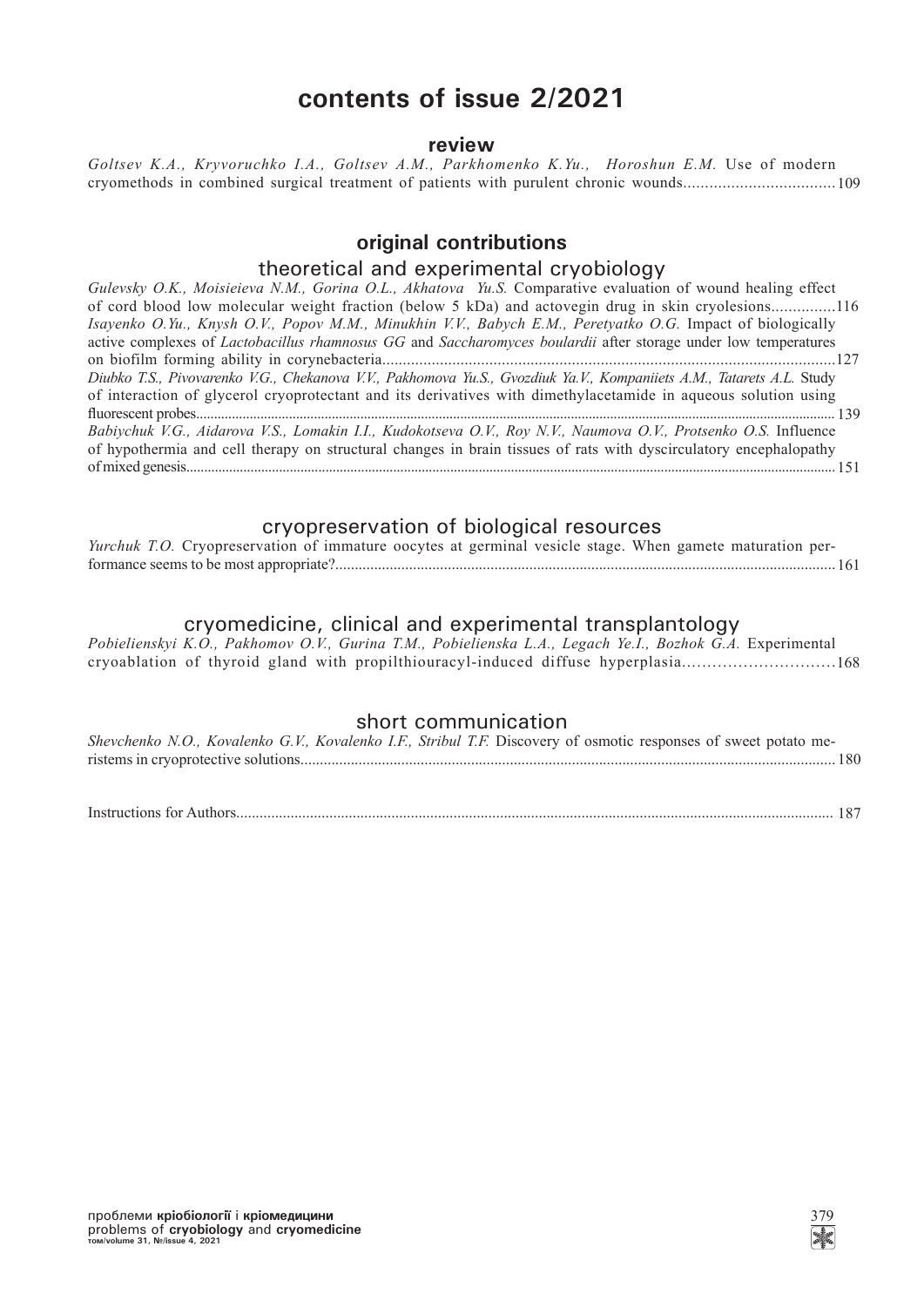# **contents of issue 3/2021**

## **original contributions**

## theoretical and experimental cryobiology

| Shylo O.V., Lomako V.V., Semenchenko O. Yu. Gel chromatographic examination of serum of rats and hamsters             |
|-----------------------------------------------------------------------------------------------------------------------|
|                                                                                                                       |
| Osetskyi O.I., Gurina T.M., Poliakova A.L., Sevastianov S.S. Thermoplastic analysis of cluster crystallization of     |
|                                                                                                                       |
| Gordienko O.I., Kovalenko I.F., Kovalenko S.Ye., Kuleshova L.G., Todrin O.F. Theoretical estimation of optimal linear |
|                                                                                                                       |
| Repin N.V., Chizh Yu.A., Marchenko L.N., Govorukha T.P., Brusentsov A.F. Placental cryoextract and renin-angio-       |
|                                                                                                                       |
| Khodko O.T. Role of liquid-liquid phase transitions in mechanism of erythrocyte protection during cooling with        |
|                                                                                                                       |

## cryopreservation of biological resources

| Nikolska V.V., Semenova Y.-M.O., Taranukha L.I., Nikolsky I.S. Cultural properties of cryopreserved thymic multipotent |  |  |
|------------------------------------------------------------------------------------------------------------------------|--|--|
| stromal cells and fetal skin- and muscle-derived cells                                                                 |  |  |

## cryomedicine, clinical and experimental transplantology

|  | Nesteruk G.V., Ustichenko V.D., Alabedalkarim N.M., Padalko V.I., Protsenko O.S., Legach Ye.I. Impact of dorsal |  |  |  |  |  |
|--|-----------------------------------------------------------------------------------------------------------------|--|--|--|--|--|
|  |                                                                                                                 |  |  |  |  |  |

## short communication

| Volkova N.O., Vvedensky D.B., Yukhta M.S., Goltsev A.M. Influence of cryopreservation on phenotype and functional               |  |
|---------------------------------------------------------------------------------------------------------------------------------|--|
|                                                                                                                                 |  |
| Petrov I.V., Vysekantsev I.P., Cherkashina Ya.O., Peretyatko O.G., Yagniuk Yu.A. Manufacturing characteristics                  |  |
| of probiotic <i>Esherichia coli</i> strain M-17 after immobilization in gel carriers and storage at various low temperatures273 |  |
| Shakhova Y.Y., Paliy A.P., Paliy A.P., Shkromada O.I., Musiienko Y.V., Bondarenko I.V. Influence of ways to thaw                |  |
|                                                                                                                                 |  |
|                                                                                                                                 |  |

| Instructions for Aut |
|----------------------|
|----------------------|